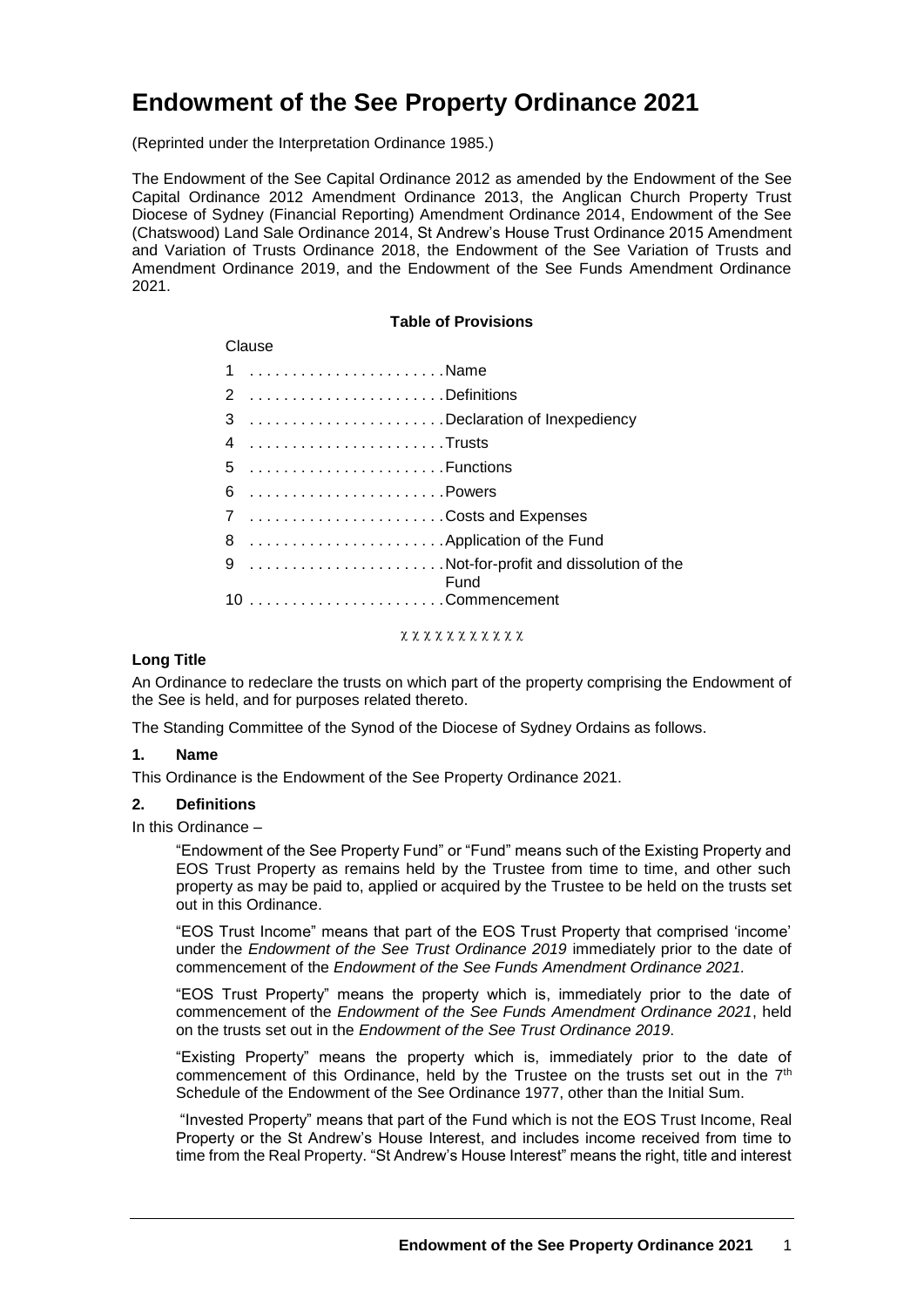in the St Andrew's House Fund, being the fund constituted by the St Andrew's House Ordinance 1975, which forms part of the Fund.

"LTIF Distribution" means the amount or amounts distributed to the Fund from time to time from the Long Term Investment Fund held under the *Endowment of the See Investment Ordinance 2019*.

"Real Property" means that part of the Fund which is real property, but does not include the St Andrew's House Interest.

"Trustee" means the Endowment of the See Corporation or such other person or corporation who or which, from time to time is trustee of the Fund.

## **3. Declaration of Inexpediency**

By reason of circumstances which have arisen after the creation of the trusts on which the Existing Property and EOS Trust Property is held it is inexpedient to carry out and observe those trusts and it is expedient that the trusts be varied.

# **4. Trusts**

The Fund shall be held by the Trustee on trust for the following purposes of the Anglican Church of Australia in the Diocese of Sydney –

- (a) to make the applications referred to in clause 8 for the purposes specified in that clause, and
- (b) to pay the costs and expenses of the Trustee in performing its functions and exercising its powers under this Ordinance, and
- (c) in respect to that part comprising the Real Property, to provide housing for the Archbishop of Sydney and such other senior clergy of the Diocese as he may determine.

# **5. Functions**

(1) The Trustee is to invest, manage and administer the Fund and, in connection therewith, is  $to -$ 

- (a) maintain the real value of the Invested Property unless relieved of this obligation or as otherwise directed by Ordinance of the Standing Committee, and
- (b) care for, repair, renovate and refurbish the Real Property to an appropriate standard having regard to the age and use of the Real Property.

(2) Subject to subclause 5(1), the Trustee is to provide for distributions from the Fund in accordance with clause 8.

- (3) For the purposes of paragraph  $5(1)(a)$ 
	- (a) "real value" is to be measured having regard to the movement of the value of the Invested Property and the corresponding movement in the CPI All Groups Index published by the Australian Bureau of Statistics, and
	- (b) the objective specified in that paragraph is to be measured over rolling 10 year periods, the first such period to commence on the date of commencement of this Ordinance.

# **6. Powers**

(1) The powers of the Trustee in relation to the Fund are those set out in the constituting ordinance of the Trustee.

(2) The Trustee may invest the Fund in one or more of the investments permitted under subclause 7(2) of the *Diocesan Endowment Trust Ordinance 2016*.

# **7. Costs and Expenses**

The costs and expenses of the Trustee in performing its functions and exercising its powers under this Ordinance are to be paid from the Fund.

# **8. Application of the Fund**

(1) The Trustee is to determine the amount which may be applied from the returns from the Invested Property and the LTIF Distribution each year after having taken into account –

(a) the costs and expenses referred to in clause 4(c) in the following calendar year, and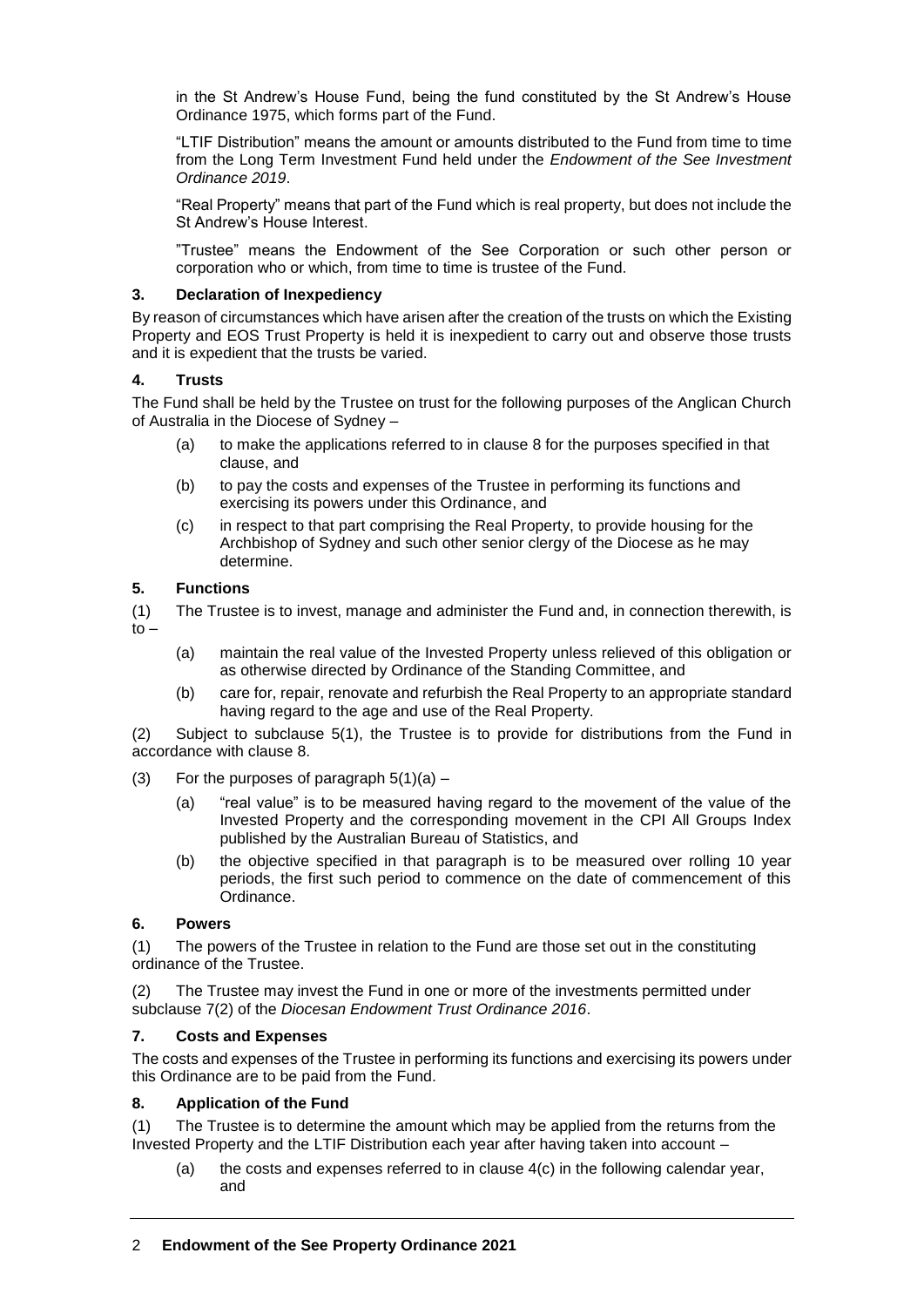- (b) the retention of an appropriate amount (if any) from the returns from the Invested Property, to enable the Trustee to fulfil the function under paragraph 5(1)(a), and
- (c) the retention of an appropriate amount to enable the Trustee to fulfil the function under paragraph 5(1)(b) in the following year.

(2) Any amounts arising from the LTIF Distribution and the returns from the Invested Property that are not the subject of a determination under subclause 8(1) in any year are capitalised.

(3) The amount determined under subclause 8(1) and the EOS Trust Income may be applied by the Trustee for the following purposes –

- (a) to pay the stipend of the Archbishop of Sydney, the expenses of his official residence and travelling, and the provision of other benefits and allowances,
- (b) to pay the stipends of the assistant bishops and the archdeacons, and the costs of, or associated with, the provision of their housing, travel and other benefits and allowances,
- (c) to pay the salaries and provide other benefits to the staff of the Archbishop's Registry and Diocesan Archives, and other staff engaged to support or assist the Archbishop, the assistant bishops and archdeacons in undertaking their functions,
- (d) to pay the expenses and other costs incurred to enable the Archbishop, the assistant bishops, archdeacons and the staff referred to in paragraph (c) to fulfil their functions including, without limiting the generality of the foregoing –
	- (i) office rent and occupancy costs, and
	- (ii) management fees charged by any organisation engaged to support the Archbishop, the assistant bishops, archdeacons and staff referred to in paragraph (c),
- (e) to pay the costs and expenses incurred by the Trustee in performing its functions under this Ordinance including, without limiting the generality of the foregoing, management fees charged by an organisation engaged to support the Trustee in performing its functions, and
- (f) to provide for the payment of such other amounts in connection with the Diocese of Sydney as may be determined by the Standing Committee and approved by the Archbishop.

# **9. Not-for-profit and dissolution of the Fund**

(1) The property comprising the Fund is church trust property within the meaning of the *Anglican Church of Australia Trust Property Act 1917*, and therefore must not, as a matter of law, be distributed for the private benefit of individuals either during the operation of the Trust or on its winding up or dissolution.

If the Fund is wound up or dissolved, the Property, after satisfaction of all its liabilities, must be applied for such purposes of the Diocese as the Synod may determine.

# **10. Commencement**

This Ordinance commences on the date of assent.

## **Table of Amendments**

| Long Title | Amended by Ordinance Nos 11, 2019 and 9, 2021.                      |
|------------|---------------------------------------------------------------------|
| Preamble   | Amended by Ordinance No 54, 2019. Deleted by Ordinance No 9, 2021.  |
| Clause 1   | Amended by Ordinance No 9, 2021.                                    |
| Clause 2   | Amended by Ordinance Nos 8 2018; 11, 2019; 54, 2019 and 9, 2021.    |
| Clause 3   | Amended by Ordinance No 9, 2021.                                    |
| Clause 4   | Amended by Ordinances Nos 17, 2014; 11, 2019; 54, 2019 and 9, 2021. |